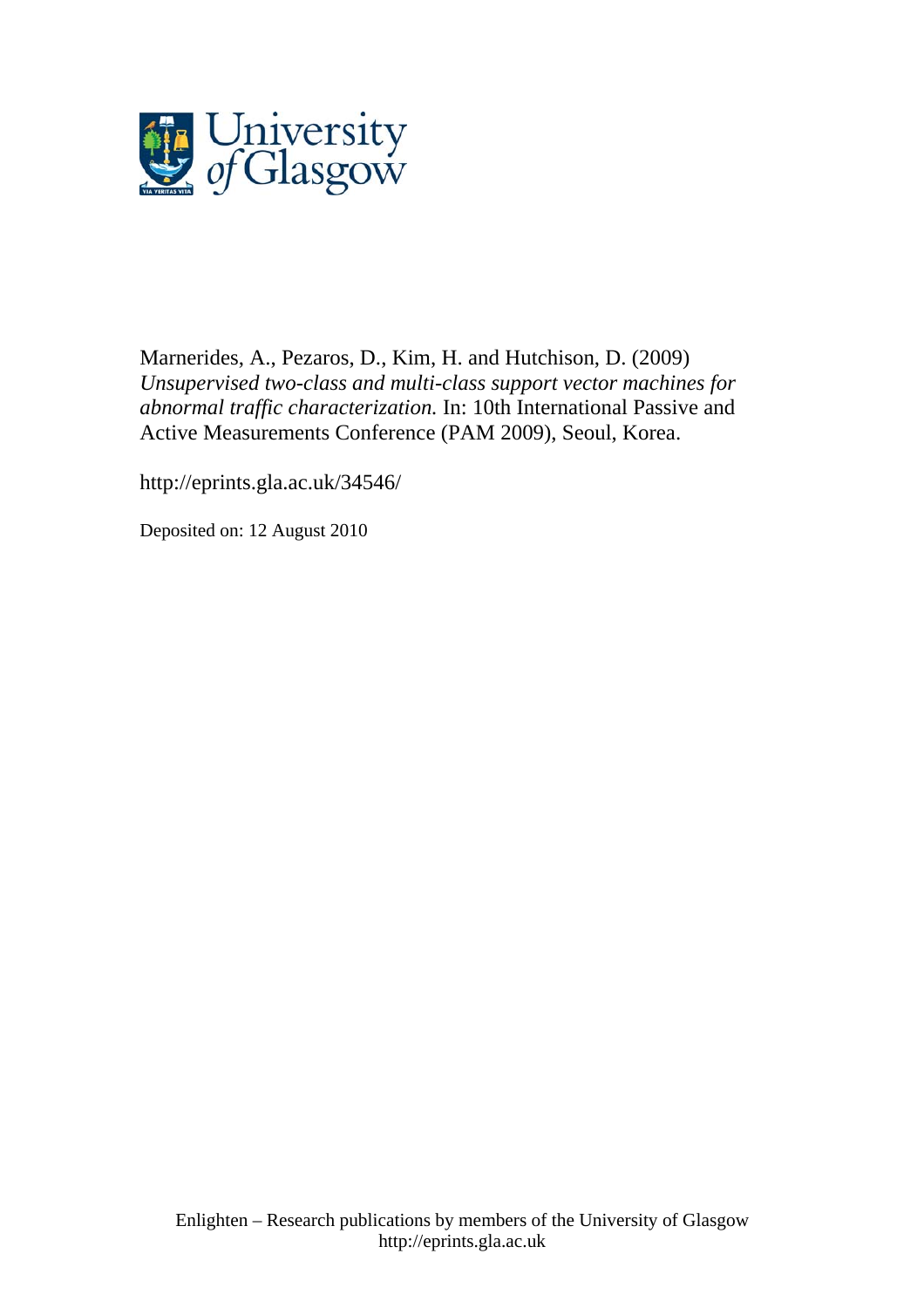# **Unsupervised Two-Class & Multi-class Support Vector Machines for Abnormal Traffic Characterization**

[Extended Abstract]

Angelos K. Marnerides $^\dagger$ , Dimitrios P. Pezaros $^\dagger$ , Hyun-chul Kim $^\ddagger$ , and David Hutchison $^\dagger$ 

†Computing Department, Infolab21, Lancaster University, Lancaster, UK, LA1 4WA

{a.marnerides, dp, dh}@comp.lancs.ac.uk

‡ School of Computer Science and Engineering, Seoul National University, Seoul, South Korea, 151-742

hyunchulk@gmail.com

## **ABSTRACT**

Although measurement-based real-time traffic classification has received considerable research attention, the timing constraints imposed by the high accuracy requirements and the learning phase of the algorithms employed still remain a challenge. In this paper we propose a measurement-based classification framework that exploits unsupervised learning to accurately categorise network anomalies to specific classes. We introduce the combinatorial use of two-class and multi-class unsupervised Support Vector Machines (SVM)s to first distinguish normal from anomalous traffic and to further classify the latter category to individual groups depending on the nature of the anomaly.

### **Categories and Subject Descriptors**

C.2.0 [**Computer-Communication Networks**]: General –*Security and protection* 

## **General Terms**

Algorithms, Security, Measurement

#### **Keywords**

Anomaly classification, machine-learning

## **1. INTRODUCTION**

The categorisation of observed traffic flows has proved a great challenge due to the high processing requirements imposed by the high-volume of aggregate network data and the high-speed of backbone links. The real-time classification of attack-flows in particular, has also never been fully met [4]. The Support Vector Machine (SVM) is a promising linear machine learning-based classification scheme that sets strong foundations towards a realtime automated classification framework. The use of supervised SVM has showed encouraging results, achieving a 98% of classification accuracy on very high volumes of backbone traffic traces [3]. At the same time, researchers have successfully applied the unsupervised two-class version of SVM to distinguish normal from abnormal traffic [5]. However, neither effort has focused on the exact classification of particular type of network anomalies (e.g. DDoS vs. flashcrowd, etc.).

In this paper, we exploit research conducted on SVMs, Kernel methods (KMs), and in particular quadratic and semidefinite programming that has formulated a version of SVM employing two-class and multi-class unsupervised classification [1], to perform real-time traffic analysis. We propose to apply the unsupervised multi-class SVM technique in the domain of network anomaly diagnosis and further detailed attack-specific traffic classification.

#### **2. REAL-TIME CLASSIFICATION**

Our proposed framework consists of a real-time measurementbased classifier that initially separates normal from abnormal traffic and further classifies in detail the anomalous traffic flows within the abnormal space. In particular, the classifier operates on the distributions of selected flow features using unsupervised learning, alleviating the need to possess pre-labelled data in order to classify new events. Therefore, by mitigating the need for offline statistical analysis, such framework puts strong candidacy for real-time traffic classification.

The overall system is composed by two unsupervised SVM classifiers. As it is graphically illustrated in Figure 1, we firstly use the categorisation capabilities provided by the two-class unsupervised SVM and subsequently we employ the multi-class unsupervised SVM. The rationale behind this two-phase strategy is to initially filter out the classified normal traffic in order for the multi-class classifier to concentrate on a subset of traffic and classify specific attack flows. Initial flow classification is based on seven packet header characteristics; the IP source/destination addresses, the transport protocol, the transport source/destination ports, the mean packet inter-arrival time and the size of the first ten packets, as also suggested in [4][3]. During the second stage, only four packet header features are used; the source/destination IP addresses and transport source/destination ports. This latter set of packet features has been shown to exhibit distinct deviations in their distributions where those denote particular attacks[4].

# **2.1 Separation of Normal & Abnormal Traffic**

The first phase of flow classification aims at separating normal from abnormal traffic behaviour, and it is achieved using the twoclass unsupervised SVM.